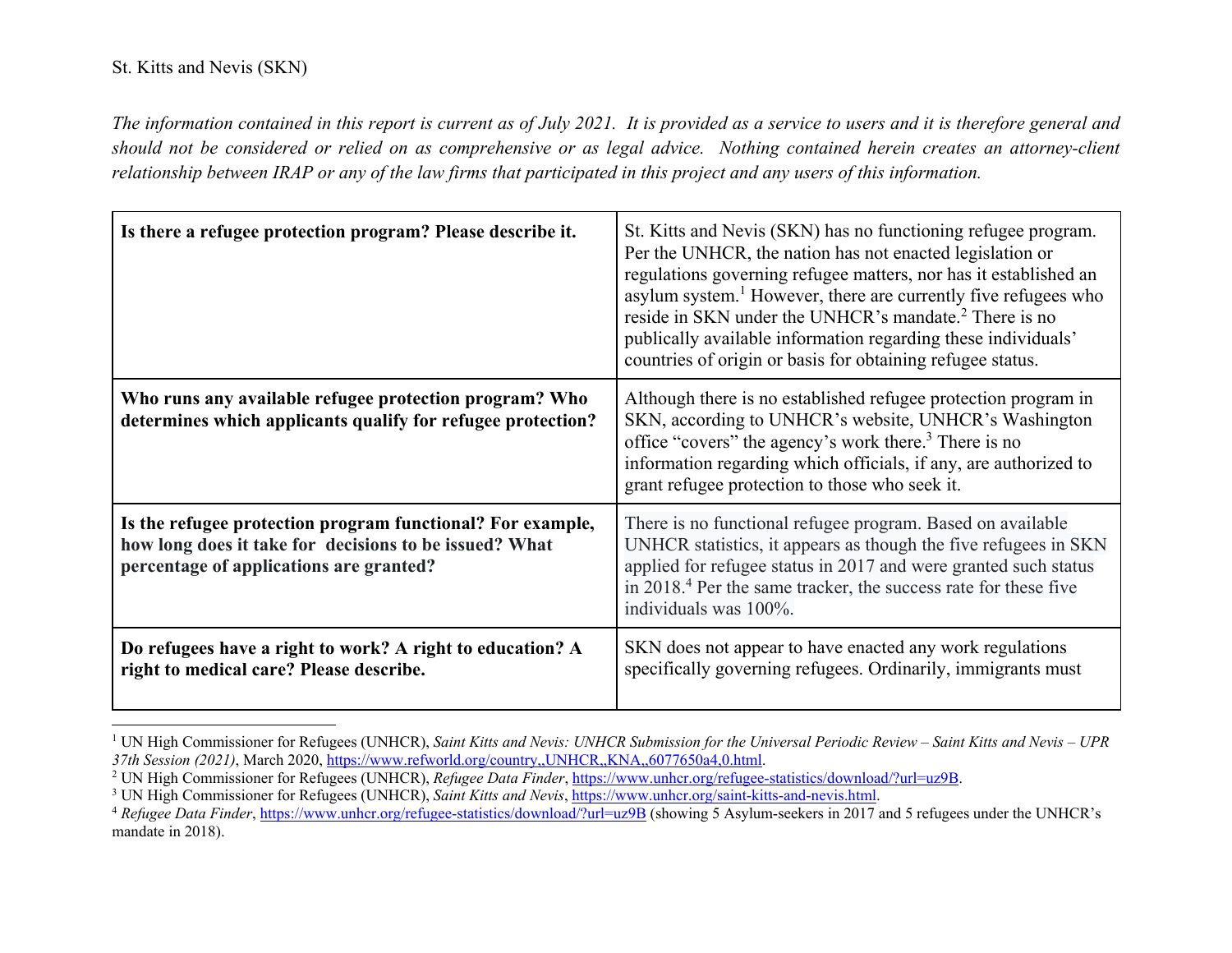|                                                                                                                                                                                                                                           | obtain a work permit in order to be employed in SKN. <sup>5</sup><br>There is no information regarding whether refugees are entitled<br>to education or medical care. Those rights are not explicitly<br>included in SKN's constitution <sup>6</sup> nor laws. <sup>7</sup>                                                                       |
|-------------------------------------------------------------------------------------------------------------------------------------------------------------------------------------------------------------------------------------------|---------------------------------------------------------------------------------------------------------------------------------------------------------------------------------------------------------------------------------------------------------------------------------------------------------------------------------------------------|
| Are those seeking refugee protection free to live freely or<br>forced to reside in camps?                                                                                                                                                 | There is no information available about the living situation of the<br>refugees currently in SKN, including whether they are forced to<br>reside in camps. <sup>8</sup>                                                                                                                                                                           |
| Does a grant of refugee protection result in a pathway to<br>permanent status? In other words, can a refugee eventually<br>become a citizen? Is there another form of legal permanent<br>status available for people with refugee status? | There is no information on whether refugees may obtain<br>permanent status and/or citizenship, or whether there are other<br>forms of legal permanent status available to refugees.                                                                                                                                                               |
| Does the country offer temporary protections available other<br>than refugee status? If so, what are they?                                                                                                                                | There is no information on any temporary protections other than<br>refugee status offered by SKN.                                                                                                                                                                                                                                                 |
| What, if any, penalties are there for people without status or<br>people who are denied refugee protection?                                                                                                                               | Those who are refused entry into SKN may be detained in<br>custody pending removal. <sup>9</sup> Deportation appears to be the main<br>penalty for those who are refused entry or illicitly enter SKN. <sup>10</sup><br>There are fines and terms of imprisonment up to two years for<br>those who lie to the immigration officer questioning new |

<sup>&</sup>lt;sup>5</sup> 6.02 Laws of Saint Christopher and Nevis § 19, https://aglcskn.info/wp-content/documents/Act17TOC/Ch-06\_02-Immigration-Act.pdf.

<sup>&</sup>lt;sup>6</sup> See generally The Constitution of Saint Christopher and Nevis, https://www.oas.org/juridico/PDFs/mesicic5\_skn\_constitution\_annex1.pdf.

<sup>7</sup> *See generally* 6.02 Laws of Saint Christopher and Nevis, https://aglcskn.info/acts-of-st-kitts-nevis/revised-acts-of-st-kitts-and-nevis-as-at-31st-december-2017 supplement/?eeListID=1&eePage=0

<sup>&</sup>lt;sup>8</sup> Global Detention Project, *Saint Kitts and Nevis* (May 18, 2021), https://www.globaldetentionproject.org/countries/americas/saint-kitts-and-nevis

<sup>&</sup>lt;sup>9</sup> 6.02 Laws of Saint Christopher and Nevis § 24, https://aglcskn.info/wp-content/documents/Act17TOC/Ch-06\_02-Immigration-Act.pdf

<sup>&</sup>lt;sup>10</sup> *Id.*, https://aglcskn.info/wp-content/documents/Act17TOC/Ch-06\_02-Immigration-Act.pdf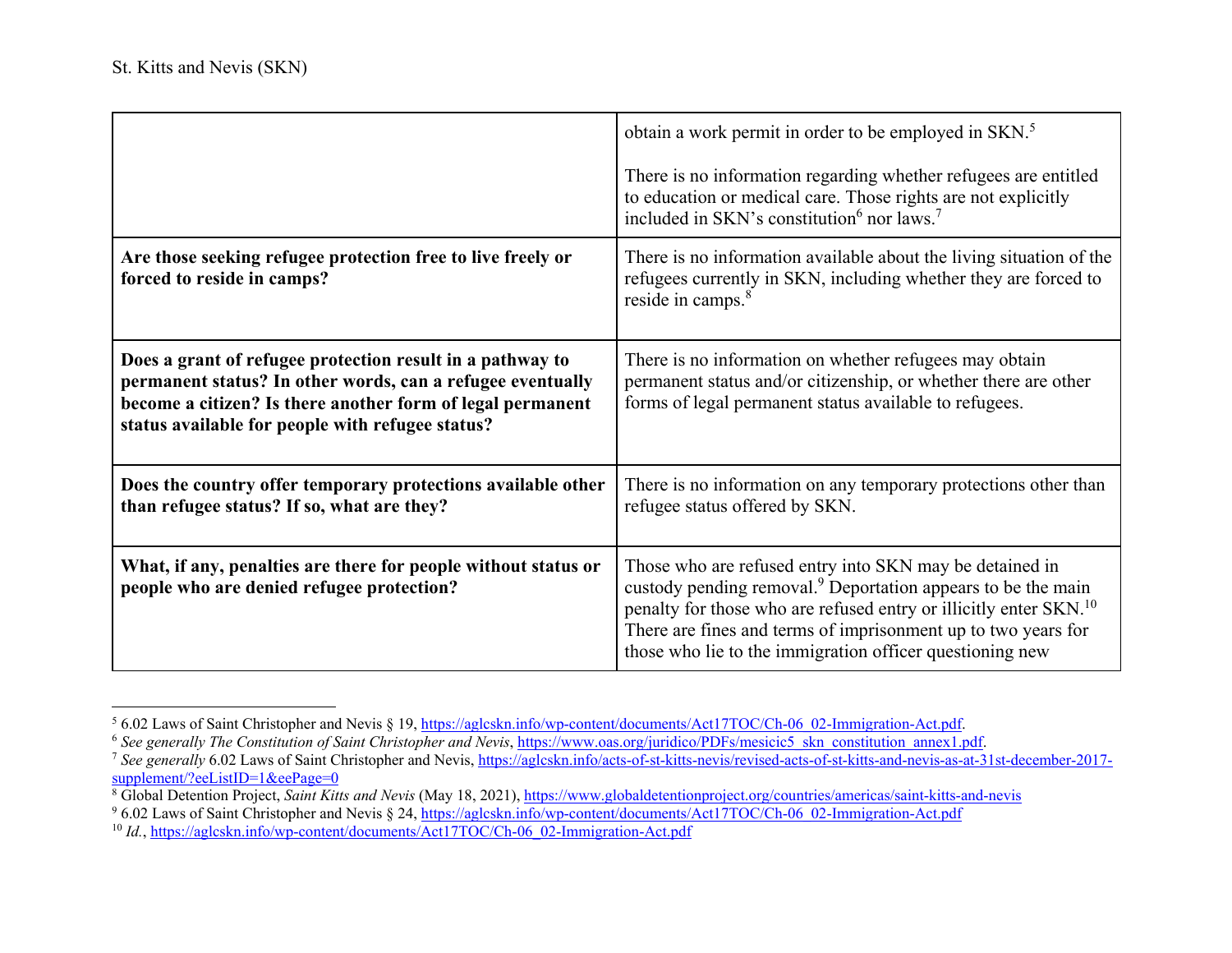|                                                                                                                                                                                                                                                                                                           | arrivals. <sup>11</sup>                                                                                                                                                                                                                                                                                                                                                                                                                                                                                                                                                                                                                                                                                                                                                                                                                                                                   |
|-----------------------------------------------------------------------------------------------------------------------------------------------------------------------------------------------------------------------------------------------------------------------------------------------------------|-------------------------------------------------------------------------------------------------------------------------------------------------------------------------------------------------------------------------------------------------------------------------------------------------------------------------------------------------------------------------------------------------------------------------------------------------------------------------------------------------------------------------------------------------------------------------------------------------------------------------------------------------------------------------------------------------------------------------------------------------------------------------------------------------------------------------------------------------------------------------------------------|
| What organizations exist in-country that can help displaced<br>people seek available protections? What other organizations<br>in the country may be able to help displaced people access<br>services and rights, even if their mission is not to specifically<br>work with refugees and displaced people? | There are no known NGOs or law firms offering legal aid or<br>assistance specifically to refugees. <sup>12</sup>                                                                                                                                                                                                                                                                                                                                                                                                                                                                                                                                                                                                                                                                                                                                                                          |
| Is there other information that might be valuable for<br>displaced people arriving in that country to know?                                                                                                                                                                                               | SKN is a nation with a population of approximately $54,000$ . <sup>13</sup><br>The economy is highly reliant on tourism and its citizenship-by-<br>investment program, <sup>14</sup> which may limit the availability of work<br>for potential refugees. SKN is politically stable and respects civil<br>liberties, including freedom of religion <sup>15</sup> and freedom of<br>movement. <sup>16</sup> Per a contact at the Islamic Organization of St.<br>Kitts, there is little to no Islamophobia in the country. The same<br>contact did not opine on whether SKN would be welcoming<br>toward refugees. <sup>17</sup><br>Travel is currently restricted between SKN and the UK, Brazil,<br>South Africa, and India. Refugees should potentially avoid<br>passing through those nations en route to SKN. <sup>18</sup> There are no<br>direct flights between Afghanistan and SKN. |

<sup>11</sup> *Id.* § 32, https://aglcskn.info/wp-content/documents/Act17TOC/Ch-06\_02-Immigration-Act.pdf

<sup>&</sup>lt;sup>12</sup> Refugee Legal Aid Information for Lawyers Representing Refugees Globally Rights in Exile Program, *Saint Kitts and Nevis Pro Bono Directory* https://www.refugeelegalaidinformation.org/saint-kitts-and-nevis-pro-bono-directory.

<sup>&</sup>lt;sup>13</sup> Office of International Religious Freedom, 2020 Report on International Religious Freedom: Saint Kitts and Nevis, United States State Department (May 12, 2021) ("SKN Religious Freedom"), https://www.state.gov/reports/2020-report-on-international-religious-freedom/saint-kitts-and-nevis/

<sup>&</sup>lt;sup>14</sup> Central Intelligence Agency, *The World Factbook: Saint Kitts and Nevis* (last updated July 14, 2021), https://www.cia.gov/the-world-factbook/countries/saintkitts-and-nevis/#economy.

<sup>&</sup>lt;sup>15</sup> SKN Religious Freedom, https://www.state.gov/reports/2020-report-on-international-religious-freedom/saint-kitts-and-nevis/

<sup>&</sup>lt;sup>16</sup> United States State Department, *Saint Kitts and Nevis 2020 Human Rights Report* 5 (March 2021), https://www.state.gov/wp-content/uploads/2021/03/SAINT-KITTS-AND-NEVIS-2020-HUMAN-RIGHTS-REPORT.pdf.

<sup>17</sup> *See Correspondence Between Zakary Kadish and Reaze Rambharat*.

<sup>18</sup> *Foreign travel advice: St Kitts and Nevis*, https://www.gov.uk/foreign-travel-advice/st-kitts-and-nevis.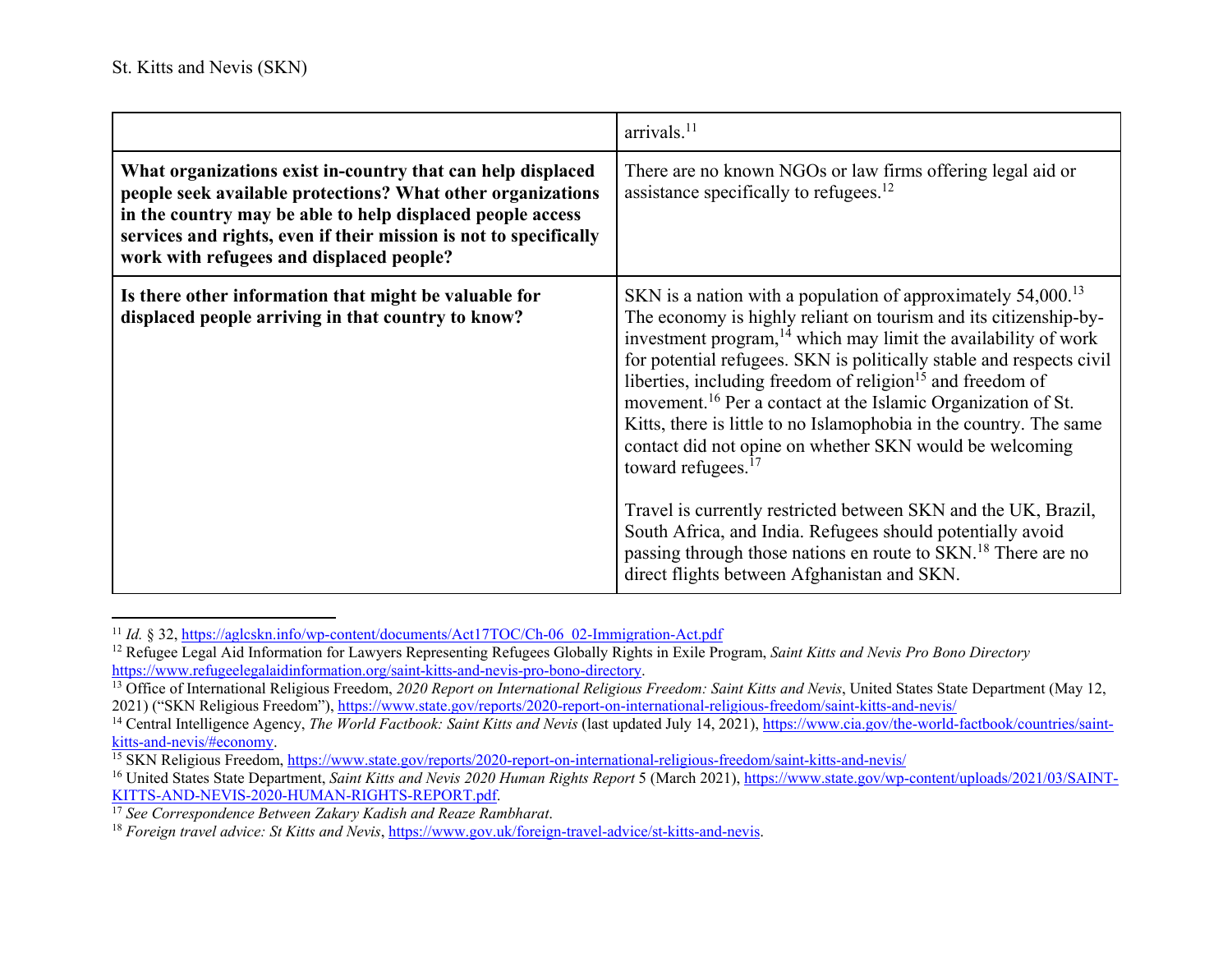| The Caribbean has just entered hurricane season, which will last<br>I through November. Travel to SKN may be disrupted depending<br>$\vert$ on the frequency and severity of tropical storms and hurricanes. <sup>19</sup> |
|----------------------------------------------------------------------------------------------------------------------------------------------------------------------------------------------------------------------------|

<sup>&</sup>lt;sup>19</sup> *Id.*, https://www.gov.uk/foreign-travel-advice/st-kitts-and-nevis.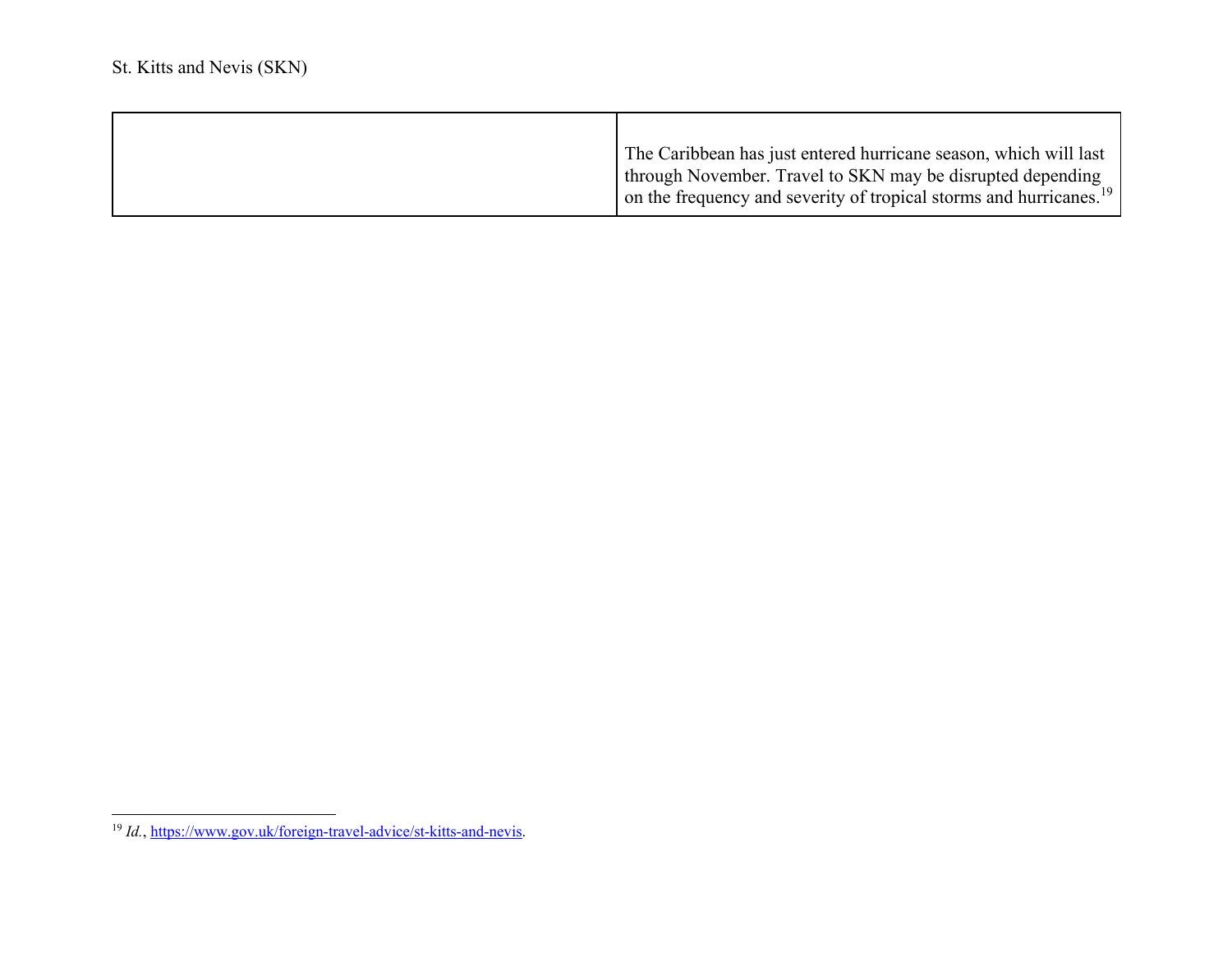## St. Kitts and Nevis (SKN)

## Sources

- SKN Laws
	- o Revised Acts of St. Kitts and Nevis as of 31 December 2017, https://aglcskn.info/acts-of-st-kitts-nevis/revised-acts-ofst-kitts-and-nevis-as-at-31st-december-2017-supplement/?eeListID=1&eePage=5
	- o Annual Laws of St. Kitts and Nevis 2018-2021 (amendments to the Revised Acts and executive actions), https://aglcskn.info/annual-laws/annual-laws-of-st-kitts-and-nevis/
		- 6.02 Laws of Saint Christopher and Nevis, https://aglcskn.info/wp-content/documents/Act17TOC/Ch-06\_02-Immigration-Act.pdf
	- o SKN Constitution, https://www.oas.org/juridico/PDFs/mesicic5\_skn\_constitution\_annex1.pdf
	- o SKN Law Commission website, https://aglcskn.info/
- $\bullet$  UNHCR Resources
	- o UN High Commissioner for Refugees (UNHCR), *Saint Kitts and Nevis: UNHCR Submission for the Universal Periodic Review – Saint Kitts and Nevis – UPR 37th Session (2021)*, March 2020, https://www.refworld.org/country,,UNHCR,,KNA,,6077650a4,0.html
	- o UN High Commissioner for Refugees (UNHCR), *Saint Kitts and Nevis: UNHCR Submission for the Universal Periodic Review – Saint Kitts and Nevis –UPR 23rd Session (2015)*, https://www.refworld.org/pdfid/56370e8c4.pdf
	- o UNHCR St. Kitts Refugee Dashboard, <u>https://www.unhcr.org/refugee-statistics/download/?url=uz9B</u>
	- o UNHCR SKN page, https://www.unhcr.org/saint-kitts-and-nevis.html
- $\bullet$  State Department Sources
	- o Human Rights Report on SKN, 2020, <u>https://www.state.gov/wp-content/uploads/2021/03/SAINT-KITTS-AND-</u> NEVIS-2020-HUMAN-RIGHTS-REPORT.pdf
	- o Religious Freedom Report on SKN, 2020, https://www.state.gov/reports/2020-report-on-international-religiousfreedom/saint-kitts-and-nevis/
	- o Human Rights Report on SKN, 2019, https://www.state.gov/reports/2019-country-reports-on-human-rightspractices/saint-kitts-and-nevis/
	- o Human Rights Report on SKN, 2018, https://www.state.gov/reports/2018-country-reports-on-human-rightspractices/saint-kitts-and-nevis/
- ●Other Sources